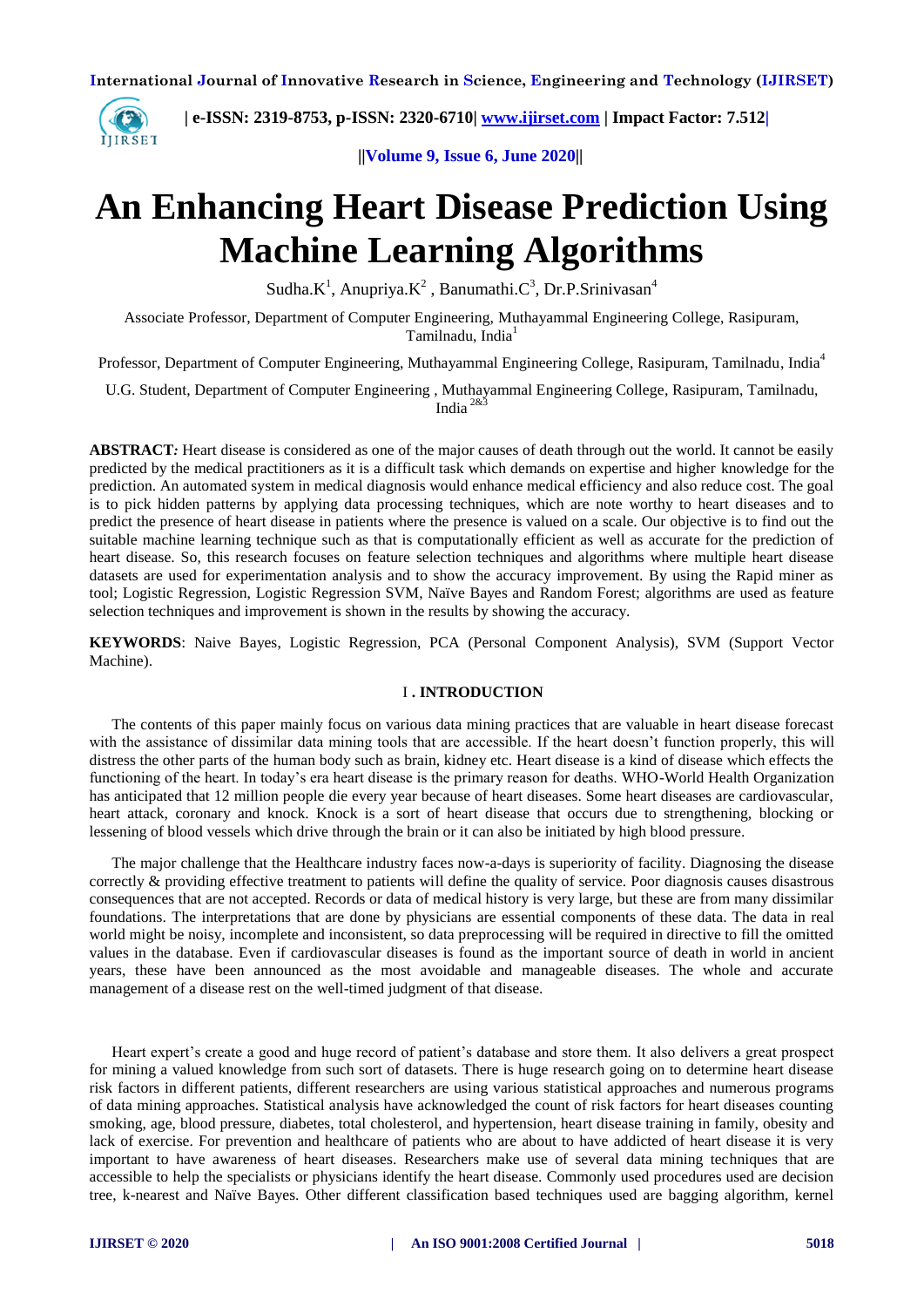

 **| e-ISSN: 2319-8753, p-ISSN: 2320-6710| [www.ijirset.com](http://www.ijirset.com/) | Impact Factor: 7.512|**

## **||Volume 9, Issue 6, June 2020||**

density, sequential minimal optimization and neural networks, straight Kernel self-organizing map and SVM (Support Vector Machine). The next section clearly provides details of techniques that were used in the study.

#### II . **RELATED WORK**

Authors of [1] had used the healthcare industry collects huge amounts of healthcare data which, unfortunately, are not "mined" to discover hidden information for effective decision making. Discovery of hidden patterns and relationships often goes unexploited. Advanced data mining technique scan help remedy this situation.research has developed a prototype Intelligent Heart Disease Prediction System (IHDPS) using data mining techniques, namely, Decision Trees, Naive Bayes and Neural Network.

[2] has been used an Android based prototype software has been developed by integrating clinical data obtained from patients admitted with IHD (Ischemic Heart Disease. The clinical data from 787patients has been analyzed and correlated with the risk factors like Hypertension, Diabetes, Dyslipidemia (Abnormal cholesterol), Smoking, Family History, Obesity, Stress and existing clinical symptom which may suggest underlying non detected IHD. The data was mined with data mining technology and a score is generated. Risks are classified into low, medium and high for IHD.

Authors of [3] had used heart disease is considered as one of the major causes of death throughout the world. It cannot be easily predicted by the medical practitioners as it is a difficult task which demands expertise and higher knowledge for prediction. This paper addresses the issue of prediction of heart disease according to input attributes on the basis of data mining techniques. We have investigated the heart disease prediction using KStar, J48, SMO, Bayes Net and Multilayer Perceptron through Weka software. The performance of these data mining techniques is measured by combining the results of predictive accuracy, ROC curve and AUC value using a standard data set as well as a collected data set. Based on performance factor SMO and Bayes Net techniques show optimum performances than the performances of KStar, Multilayer Perceptron and J48 techniques.

Authors of [4] had used Coronary artery disease is the leading cause of death in the world. In this research, we propose an algorithm based on the machine learning techniques to predict the risk of coronary artery atherosclerosis. A ridge expectation maximization imputation (REMI) technique is proposed to estimate the missing values in the atherosclerosis databases. A conditional likelihood maximization method is used to remove irrelevant attributes and reduce the size of feature space and thus improve the speed of the learning. The STULONG and UCI databases are used to evaluate the proposed algorithm.

The performance of heart disease prediction for two classification models is analyzed and compared to previous work. Experimental results show the improved accuracy percentage of risk prediction of our proposed method compared to other works. The effect of missing value imputation on the prediction performance is also evaluated and the proposed REMI approach performs significantly better than conventional techniques.

Authors of [5] had used We are in a period of "Information Age" where the traditional industry can pressure the rapid shift to the industrial revolution for industrialization, based on economy of information technology Terabytes of data are produced and stored day-to-day life because of fast growth in "Information Technology". Terabytes of data are produced and stored day-to-day life because of fast growth in "Information Technology". The data which is collected is converted into knowledge by data analysis by using various combinations of algorithms.

For example: the huge amount of the data regarding the patients is generated by the hospitals such as x-ray results , lungs results ,heart paining results, chest pain results , personal health records(PHRs)., etc. There is no effective use of the data which is generated from the hospitals. Authors of [6] had used the main theme of the paper is the prediction of heart diseases using machine learning techniques by summarizing the few current researches. In this paper the logistic regression algorithms is used and the health care data which classifies the patients whether they are having heart diseases or not according to the information in the record. Also I will try to use this data a model which predicts the patient whether they are having heart disease or not.

#### III **. METHODOLOGY**

We propose a novel method that aims at finding significant features by applying machine learning techniques resulting in improving the accuracy in the prediction of cardiovascular disease. The prediction model is introduced with different combinations of features and several known classification techniques. The Logistic Regression with SVM known as Logistic Regression SVM (LRSVM) is introduced for the diagnosis of heart disease. Heart disease prediction with Logistic Regression, Logistic Regression SVM, Naive Bayes and Random Forest is proposed. In this approach, four methods are used for the premise of the accuracy and time of testing.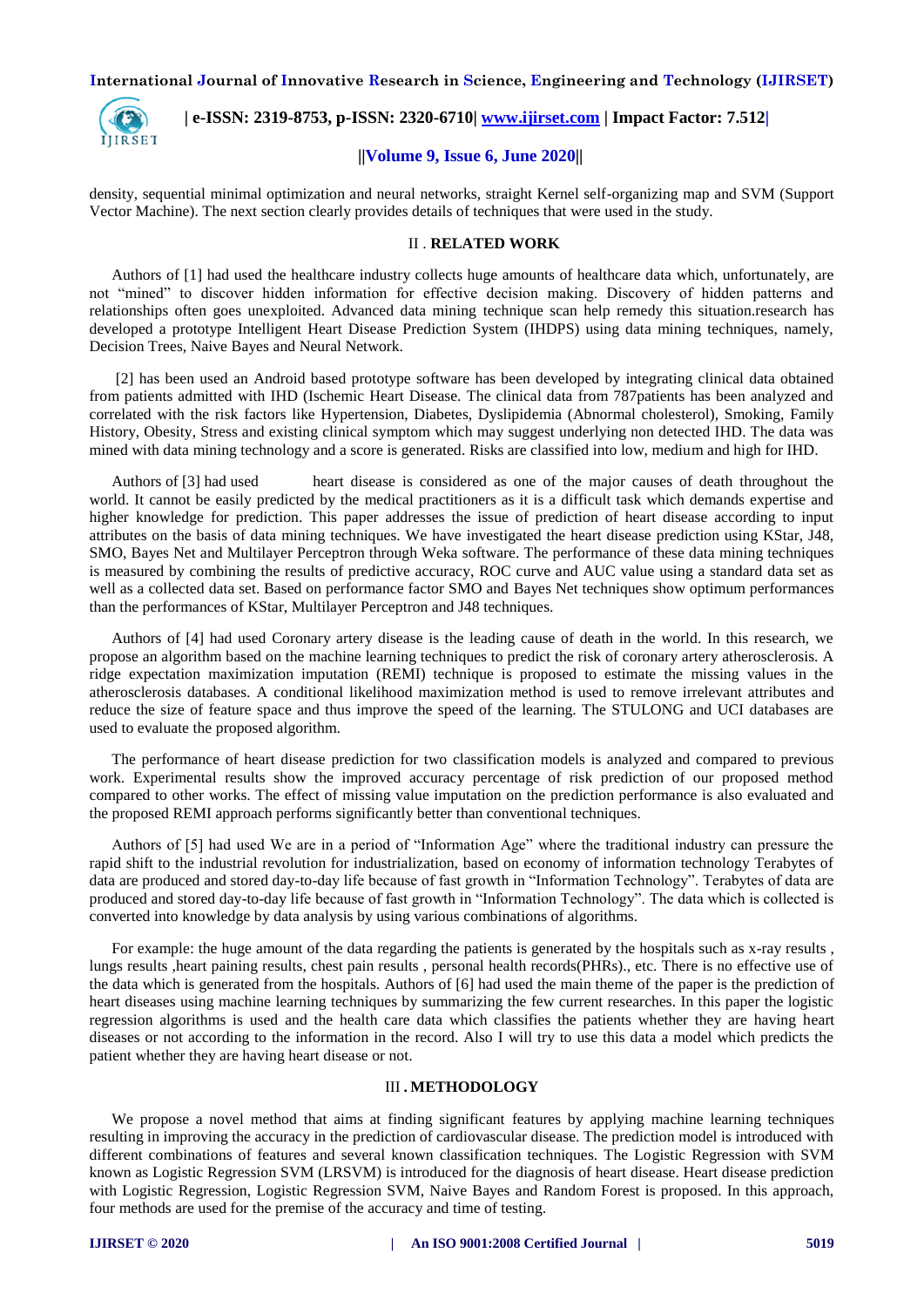

 **| e-ISSN: 2319-8753, p-ISSN: 2320-6710| [www.ijirset.com](http://www.ijirset.com/) | Impact Factor: 7.512|**

# **||Volume 9, Issue 6, June 2020||**

The proposed model arranges the data records into two classes for further analysis. A Data mining model has been developed using Random Forest classifier to improve the prediction accuracy and to investigate various events related to CHD. This model can help the medical practitioners for predicting CHD with its various events and how it might be related with different segments of the population.

## *A. Classification Algorithms*

Logistic regression: Logistic regression is assessing the parameters of logistic model in regression analysis.

 PCA: This algorithm is an unsupervised, non-parametric statistical technique primarily used for dimensionality reduction in ML.PCA can also be used reduce number of variables in your data by extracting important one from a large pool.

 Random forest:Random forest is a tree based method that is used for both classification and regression analysis. Multiple trees are constructed and the mean prediction would be the output for classification.

 Naive Bayes:Naive Bayes classifiers perform classification by calculating the probability of given dataset. Each attribute in given data is considered as independent of other.

#### *B. Proposed Approach*

Heart disease data is pre-processed after collection of various records. The dataset contains a total of 303 patient records, where 6 records are with some missing values. Those 6 records have been removed from the dataset and the remaining 297 patient records are used in pre-processing.

The multi-class variable is used to check the presence or absence of heart disease. In the instance of the patient having heart disease, the value is set to 1, else the value is set to 0 indicating the absence of heart disease in the patient. The results of data pre-processing for 297 patient records indicate that 137 records show the value of 1 establishing the presence of heart disease while the remaining 160 reflected the value of 0 indicating the absence of heart disease.

From among the 14 attributes of the data set, two attributes pertaining to age and sex are used to identify the personal information of the patient. The remaining 7attributes are considered important as they contain vital clinical records. Clinical records are vital to diagnosis and learning the severity of heart disease. As previously mentioned in this experiment, several (ML) techniques are used namely, NB, LR, RF,PCA and SVM. The experiment was repeated with all the ML techniques using all 14 attributes in prediction method of PCA.

The clustering of datasets is done on the basis of the variables and criteria of Decision Tree (DT) features. Then, the classifiers are applied to each clustered dataset in order to estimate its performance. The best performing models are identified from the above results based on their low rate of error. The performance is further optimized by choosing the DT cluster with a high rate of error and extraction of its corresponding classifier features In Fig1.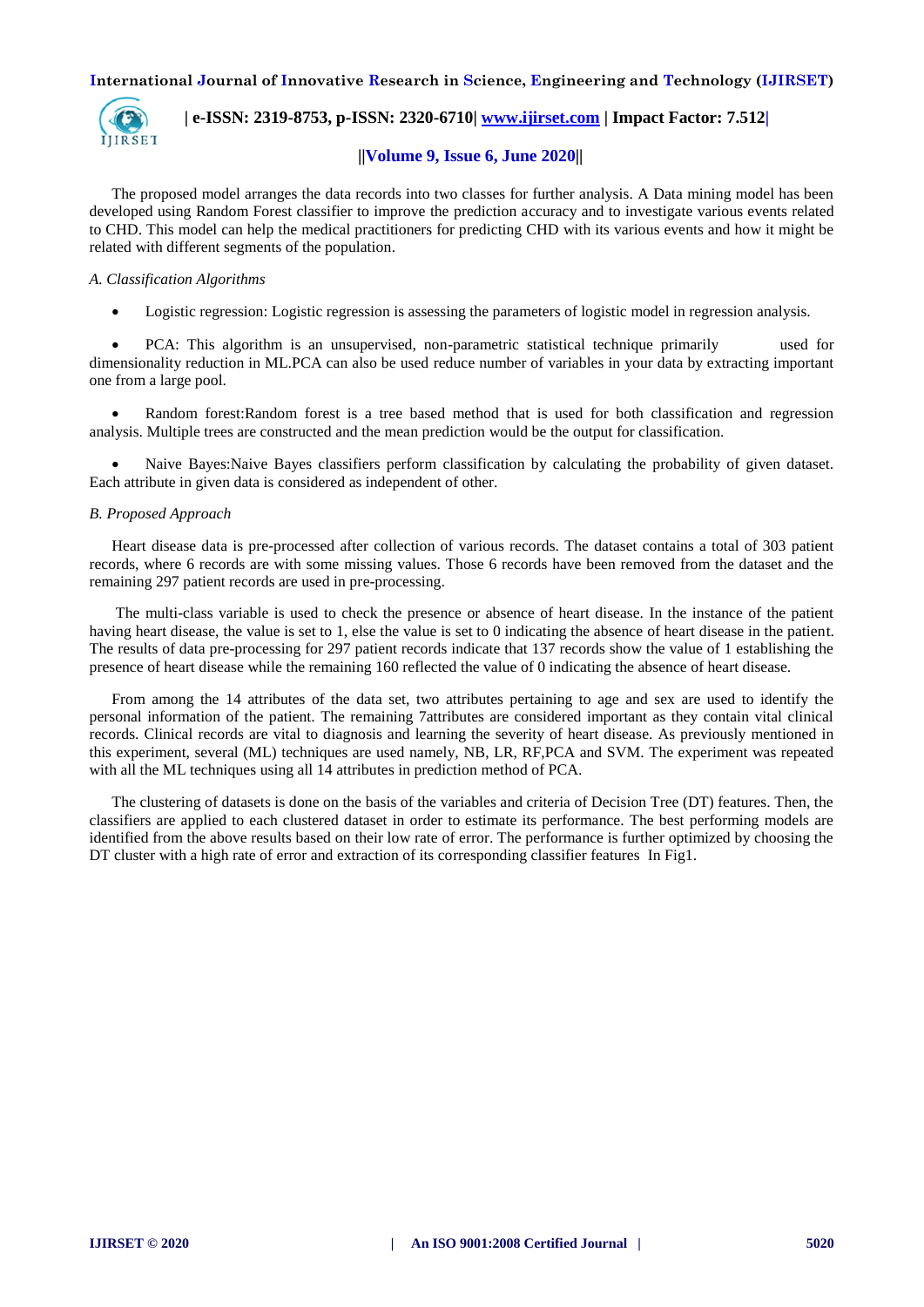

 **| e-ISSN: 2319-8753, p-ISSN: 2320-6710| [www.ijirset.com](http://www.ijirset.com/) | Impact Factor: 7.512|**

## **||Volume 9, Issue 6, June 2020||**



*Fig1:Proposed System Approach*

*C. Performance Analysis*

Though the final result is generated from only a single algorithm, we test four different algorithms in the model to compare their accuracies. These classification algorithms are Naïve Bayes, Logistic Regression, Random Forest, PCA Algorithm.In the proposed system, the PCA algorithm is the most efficient algorithm with an accuracy of 98%, with Naïve Bayes algorithm being the least efficient with an accuracy of 78%.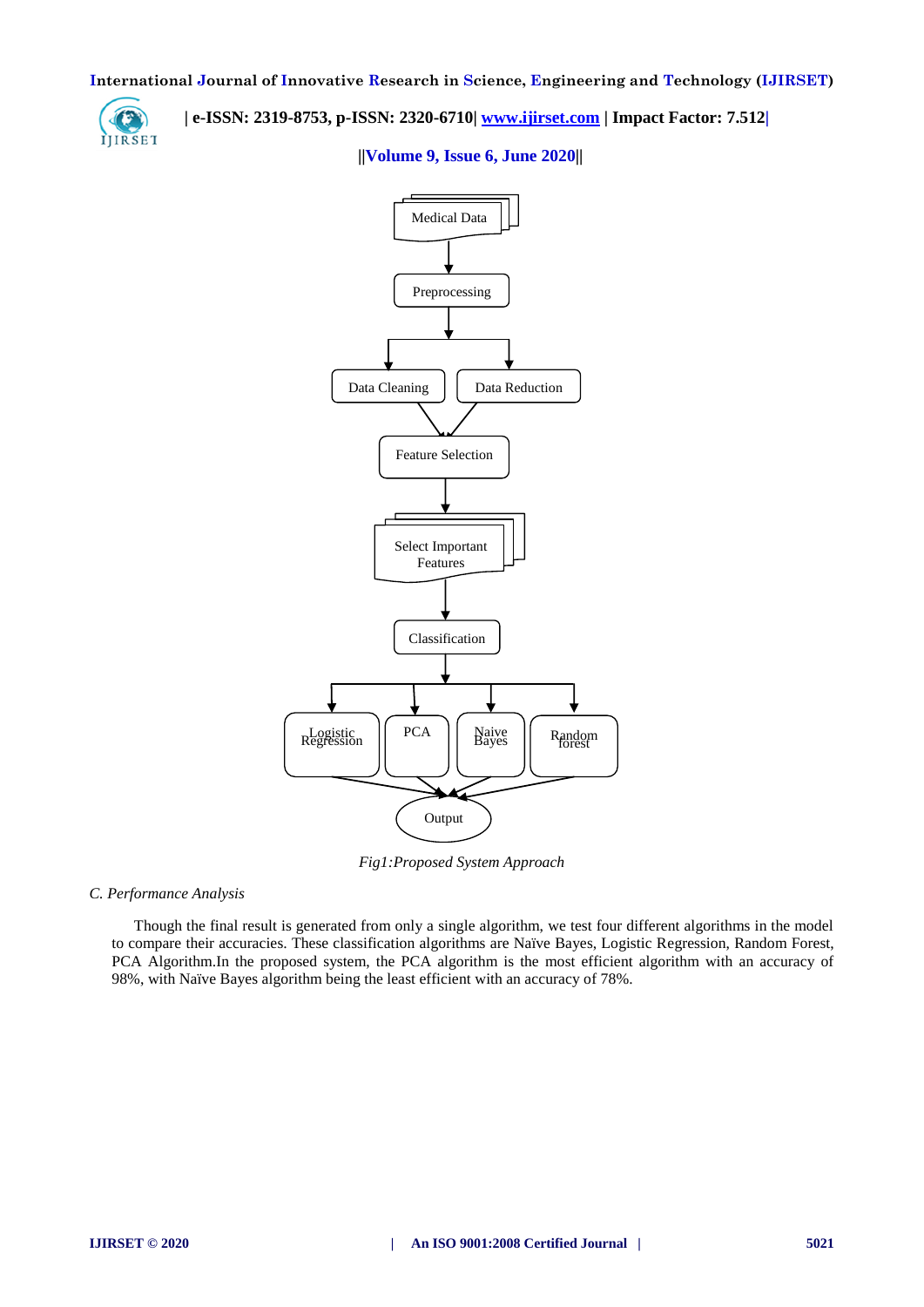

 **| e-ISSN: 2319-8753, p-ISSN: 2320-6710| [www.ijirset.com](http://www.ijirset.com/) | Impact Factor: 7.512|**

 **||Volume 9, Issue 6, June 2020||** 



Fig2: A sample dataset Analysis

| S.No | Techniques             | Data set   | Accuracy |
|------|------------------------|------------|----------|
|      | Logistic<br>Regression | UCI        | 88%      |
| 2    | <b>PCA</b>             | UCI        | 98%      |
| 3    | Navie Bayes            | UCI        | 78%      |
| 4    | Random<br>Forest       | <b>UCI</b> | 92%      |

TABLE1: *Comparison of accuracy results*

## IV**. CONCLUSION&FUTURE WORK**

The accuracy of Logistic Regression 88%, Random Forest 92%, Naive Bayes 78% and PCA is 97%. As if we compare this increase with the previous used techniques then the highest accuracy achieved was 97%. The PCA technique increase accuracy than previously implemented machine learning techniques. As the PCA is with higher accuracy achievement so this paper suggests PCA as a best feature selection technique for predicting heart disease.If we compare these techniques with rule mining which is also used previously with achievement of 97% accuracy, the proposed research improved much higher accuracy than rule mining.

Today's, world most of the data is computerized, the data is distributed and it is not utilizing properly. By Analyzing the available data we can also use for unknown patterns. The primary motive of this research is the prediction of heart diseases with high rate of accuracy. For predicting the heart disease we can use Random Forest, Logistic Regression algorithm, Naive Bayes, PCA in machine learning. The future scope of the paper is the prediction of heart diseases by using advanced techniques and algorithms in less time complexity. In future these techniques can also be applied on real time medical datasets and also can be used in the form of ensembles i.e. combinations of multiple techniques. This would result in increase of further accuracy and high performance.

#### **REFERENCES**

- [1] [SellappanPalaniappan, RafiahAwang,](https://ieeexplore.ieee.org/author/37562398400) "Intelligent heart disease prediction system using data mining techniques", [2008 IEEE/ACS International Conference on Computer Systems and Applications,](https://ieeexplore.ieee.org/xpl/conhome/4488216/proceeding) 22 April 2008.
- [2] [M. Raihan,](https://ieeexplore.ieee.org/author/37086117137) [SaikatMondal,](https://ieeexplore.ieee.org/author/37086119944) [Arun More,](https://ieeexplore.ieee.org/author/37086119186) "Smartphone based ischemic heart disease (heart attack) risk prediction using clinical data and data mining approaches, a prototype design", [2016 19th International Conference on](https://ieeexplore.ieee.org/xpl/conhome/7854082/proceeding)  [Computer and Information Technology \(ICCIT\),](https://ieeexplore.ieee.org/xpl/conhome/7854082/proceeding) 23 February 2017.